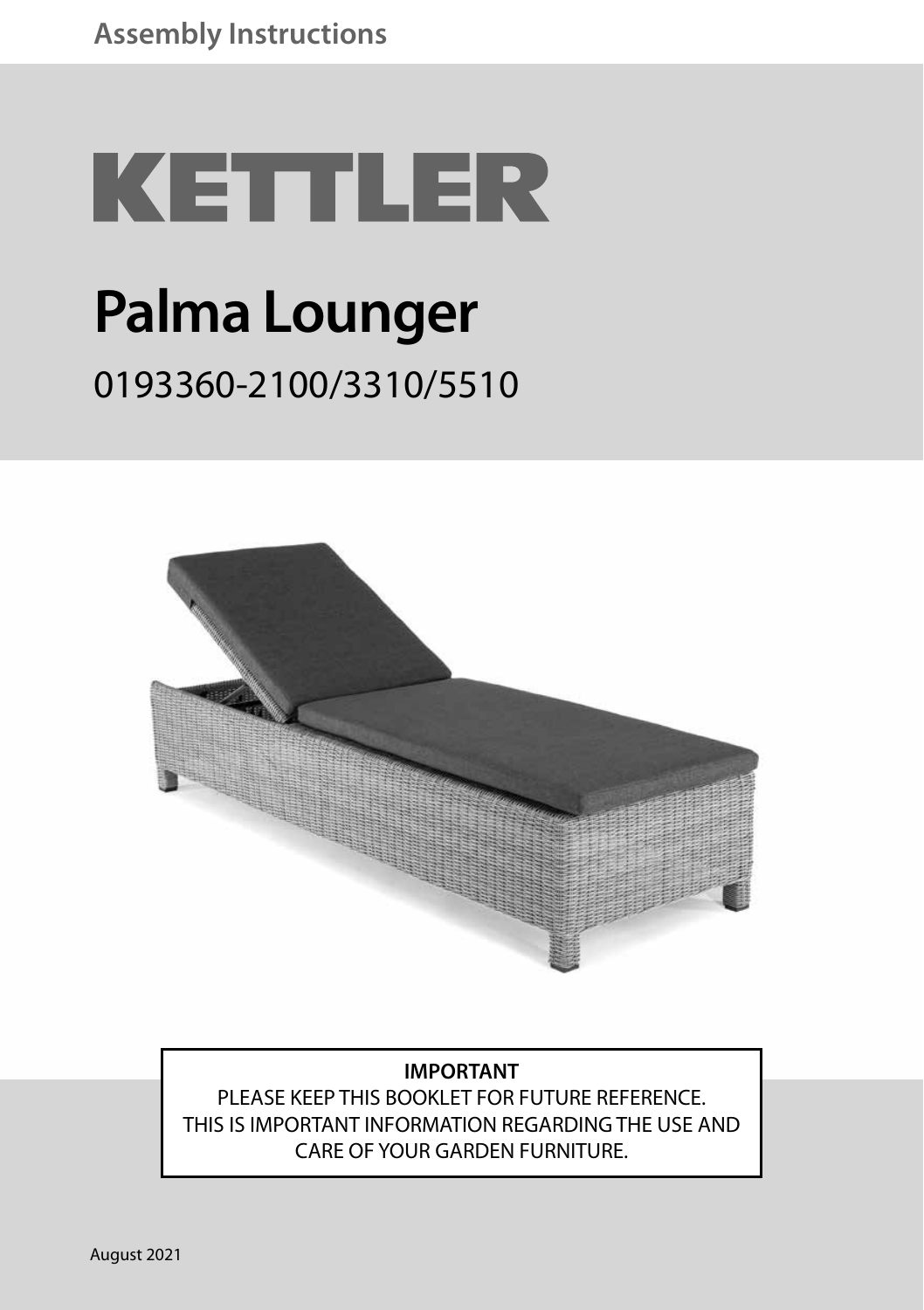#### **Maintenance and Care Instructions**



### **Attention**

Please be aware that painted/varnished surfaces can be damaged by sunscreens and oil based products. If the surface of your Kettler leisure furniture comes into contact with sunscreens, the surface is to be cleaned without delay as described above. Only in this way can lasting discolouration of the surface by the ingredients of the sunscreen be prevented.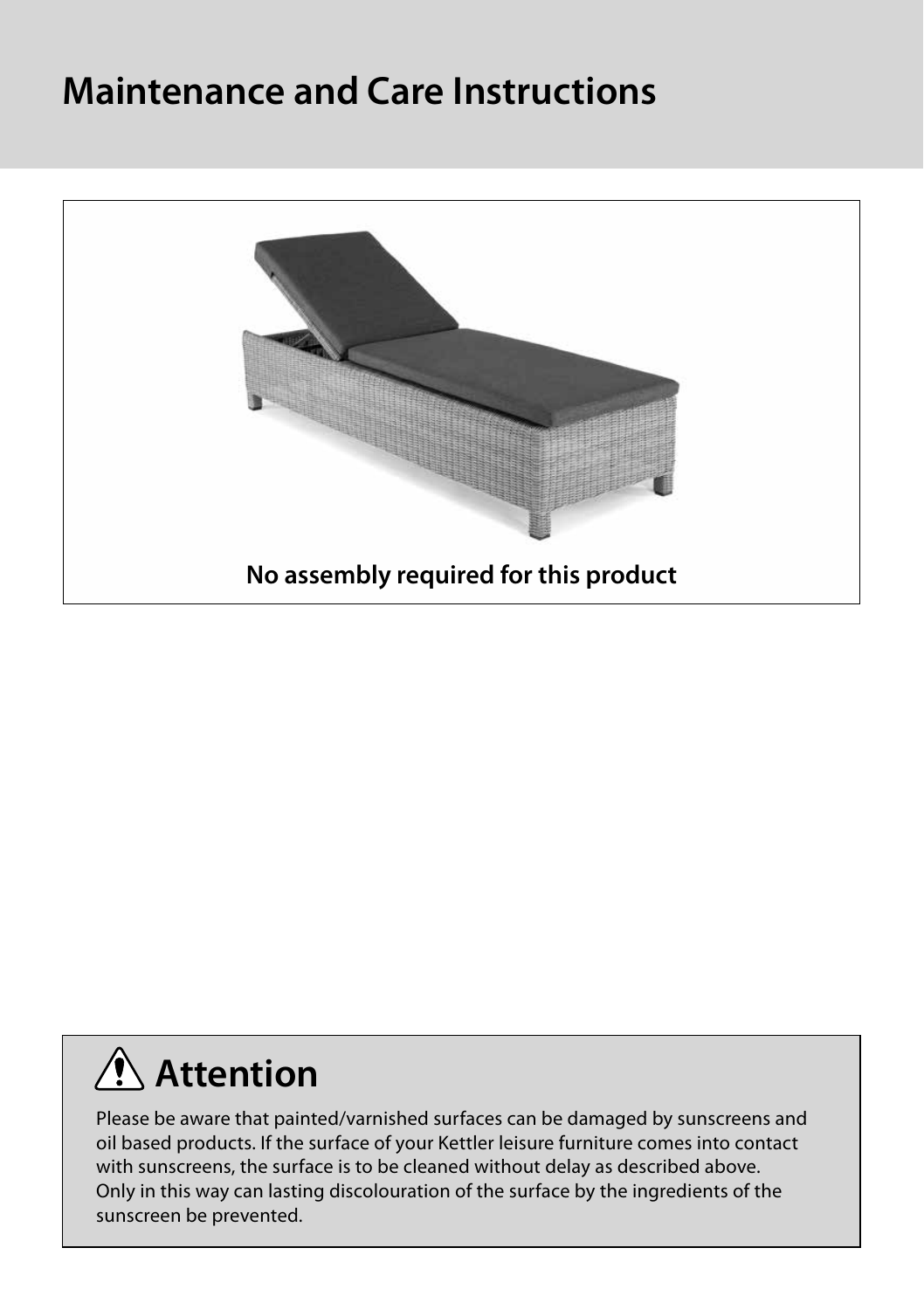- This product may only be used for its intended purpose for residential premises. Any other uses may affect the warranty.
- Kettler furniture is designed to be left outdoors all year round (excluding cushions). Cushions should be stored in a dry ambient temperature when not in use. Failure to comply with the outlined care instructions for the cushions will result in the warranty being invalidated.
- Kettler cushions are not suitable for dry cleaning and are not machine washable. Sponge clean only. We recommend the use of the Kettler fabric care kit to clean and protect your cushions. This is available to purchase form the Kettler website.
- We recommend you clean your Kettler furniture at the beginning and end of the season. To clean your Kettler furniture, use warm soapy water only. Never use abrasive chemicals or cleaning agents. To lengthen the life of your product we recommend the wicker cleaner and protector from our after-care range available to purchase from our website. Tree sap and bird droppings should be cleaned off immediately.
- Moving parts such as locking mechanisms, catches and joints need to be lubricated where necessary.
- Kettler furniture can be covered we recommend that you use Kettler tailored covers (where available) or universal breathable covers.
- This product is 100% recyclable. At the end of the products life, please dispose of responsibly.
- Colours may vary slightly